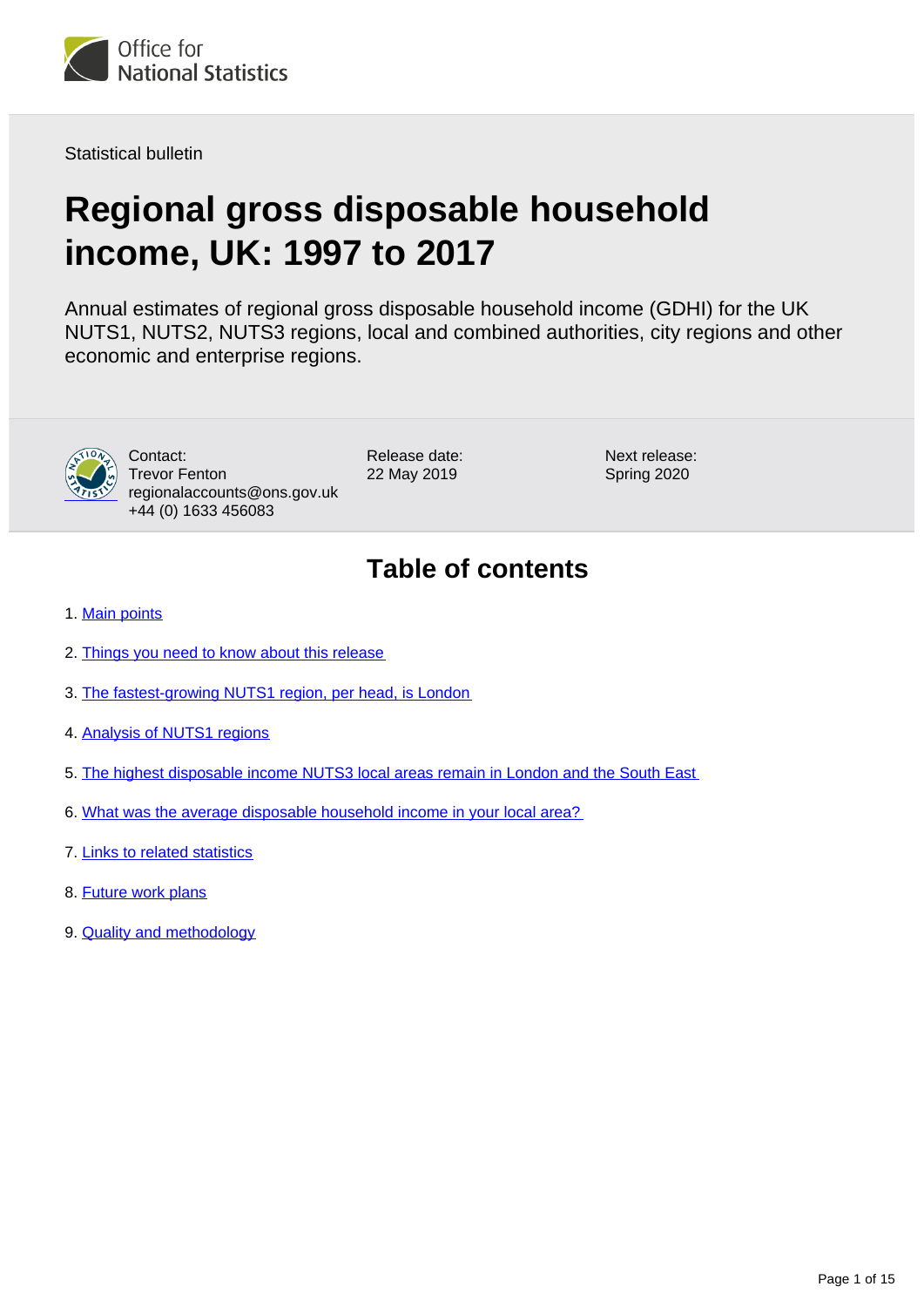# <span id="page-1-0"></span>**1 . Main points**

- In 2017, England was the only country of the UK with a gross disposable household income (GDHI) per head above the UK average.
- In 2017, the growth in GDHI per head in the UK compared with 2016 was 1.0%, this is the same for all countries except in Scotland, which grew by 0.9%.
- Of the countries and regions classified by the Nomenclature of Units for Territorial Statistics (NUTS1) in 2017, London had the highest GDHI per head where, on average, each person had £27,825 available to spend or save; Wales had the lowest at £15,754 and this compares with a UK average of £19,514.
- Between 2016 and 2017, GDHI per head of population increased in all NUTS1 regions except Yorkshire and The Humber, which fell by 0.2%; the largest positive percentage increase was in London at 2.2%.
- In 2017, Kensington & Chelsea and Hammersmith & Fulham was the local area (NUTS3) with the highest GDHI per head (£60,343), more than three times the UK average; Nottingham had the lowest GDHI per head at £12,445.
- In terms of GDHI per head in 2017, all the top 10 NUTS3 local areas were in London or the South East NUTS1 regions, the top six of which were in London; the bottom 10 local areas were all within the North West, Yorkshire and The Humber, East Midlands and West Midlands regions.

# <span id="page-1-1"></span>**2 . Things you need to know about this release**

## **What is gross disposable household income?**

Gross disposable household income (GDHI) is the amount of money that all of the individuals in the household sector have available for spending or saving after they have paid direct and indirect taxes and received any direct benefits. GDHI is a concept that is seen to reflect the "material welfare" of the household sector.

## **Primary and secondary accounts**

In the national accounts a distinction can be made between the two stages of income distribution.

The allocation of primary income account shows the income of households generated from employment and ownership of assets. Incomings, or resources, in this account include: compensation of employees (income from employment) and operating surplus (mainly rental, including the imputed rent of owner-occupiers). There is only one outgoing, or use, in this account, which is property income paid (for example, interest paid on mortgages or loans). Total incomings less total outgoings gives the balance of primary income.

The secondary distribution of income account mostly covers government redistribution of income. The incomings, or resources, in this account are: social benefits (for example, State Pension) and other current transfers received (such as non-life insurance claims). The outgoings, or uses, in this account include: current taxes on income and wealth, and social contributions paid (employee's pension and social security contributions). Total incomings less total outgoings gives the balance of secondary income.

GDHI is derived from summing the balances of primary and secondary income.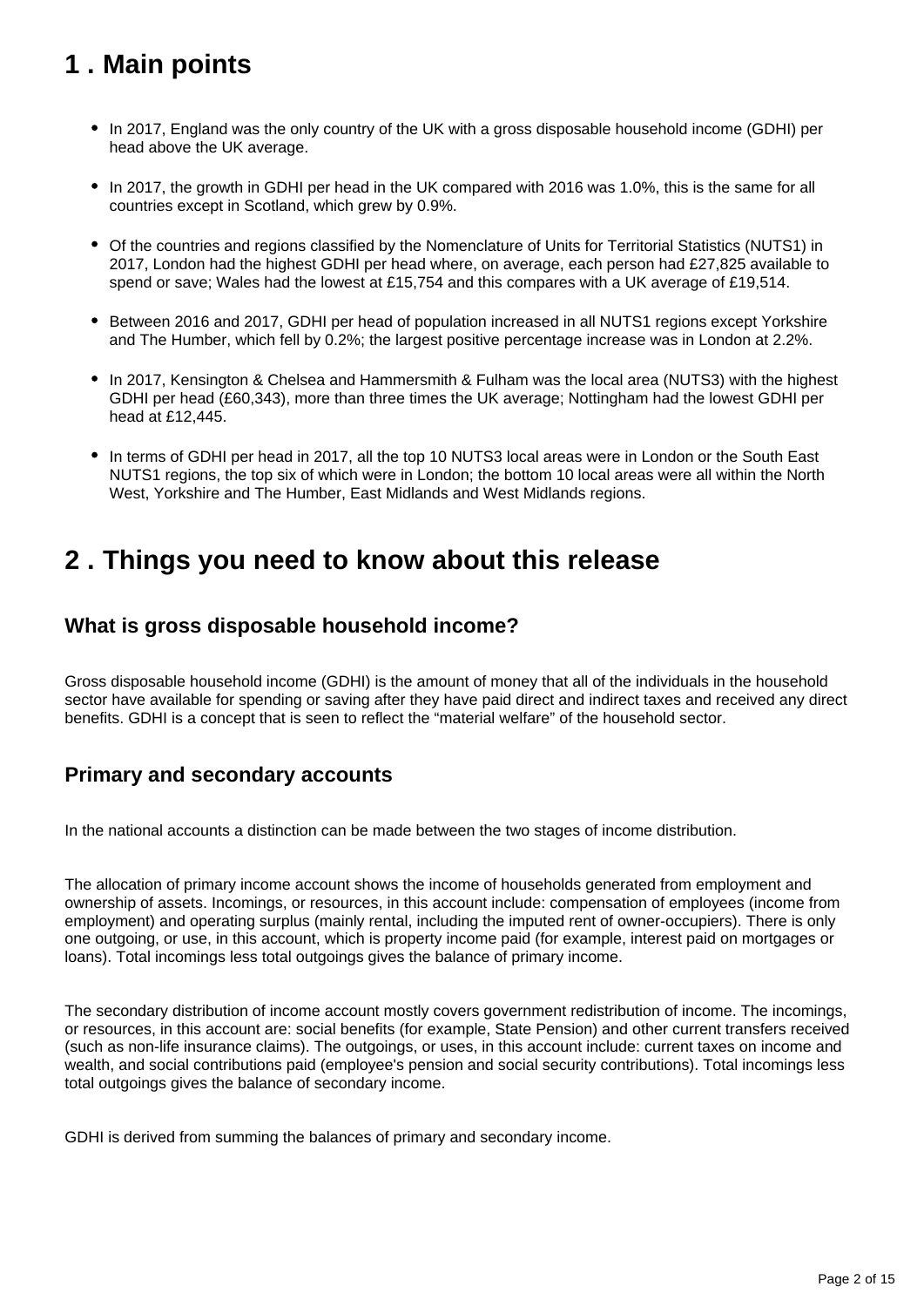## **Gross disposable household income estimates**

It should be noted that regional GDHI estimates relate to totals for all individuals within the household sector for a region rather than to an average household or family unit. The household sector comprises all individuals in an economy, including people living in traditional households as well as those living in institutions, such as retirement homes and prisons. The sector also includes sole trader enterprises (the self-employed) but excludes non-profit institutions serving households (NPISH), for example, charities and most universities.

These estimates are produced at current prices, which means the effect of inflation has not been removed.

These regional GDHI estimates update those published in [May 2018 for the period 1997 to 2016](https://www.ons.gov.uk/economy/regionalaccounts/grossdisposablehouseholdincome/datasets/regionalgrossdisposablehouseholdincomegdhi) and are consistent with the [UK National Accounts, The Blue Book: 2018.](https://www.ons.gov.uk/economy/grossdomesticproductgdp/compendium/unitedkingdomnationalaccountsthebluebook/2018) National aggregates for the components of GDHI are allocated to regions using the most appropriate regional indicator available.

Provisional estimates for the year 2017 are released for the first time. These figures are provisional as national estimates have not been through supply and use balancing at the time of this publication.

Additionally, where regional data for the latest year are unavailable, for example, in estimates of wages and salaries from Her Majesty's Revenue and Customs (HMRC), a forecast method has been used.

Further information on the components that make up GDHI and the methodology used to compile regional GDHI can be found in the [UK regional accounts methodology documentation](https://www.ons.gov.uk/economy/regionalaccounts/grossdisposablehouseholdincome/methodologies/regionalaccounts).

## **Geographic levels for gross disposable household income estimates**

GDHI estimates in this bulletin are available at four geographical levels, in accordance with the Nomenclature of [Units for Territorial Statistics \(NUTS\) classification](https://www.ons.gov.uk/methodology/geography/geographicalproducts/namescodesandlookups/namesandcodeslistings/namesandcodesforeurostatgeography), which came into force on 1 January 2018. NUTS provides a single uniform breakdown for the production of regional statistics for the EU:

- NUTS1: Wales, Scotland, Northern Ireland and the nine English regions
- NUTS2: 41 sub-regions mainly groups of counties and unitary authorities
- NUTS3: 179 local areas principally individual counties and unitary authorities
- LAU1: 391 local authority or local council areas

Local authority data for the UK will be published, following a short delay, alongside the NUTS1, NUTS2 and NUTS3 estimates of GDHI. These local authority estimates can be aggregated to form other geographic breakdowns such as combined authorities and local enterprise partnerships (LEPs).

## **What's changed in this release?**

In response to users' requirements, we are using the local authority data to build additional areas of economic interest to users. For the first time we will publish data for city regions and other economic and enterprise regions of the UK, in addition to the combined authorities and local enterprise partnerships published last year.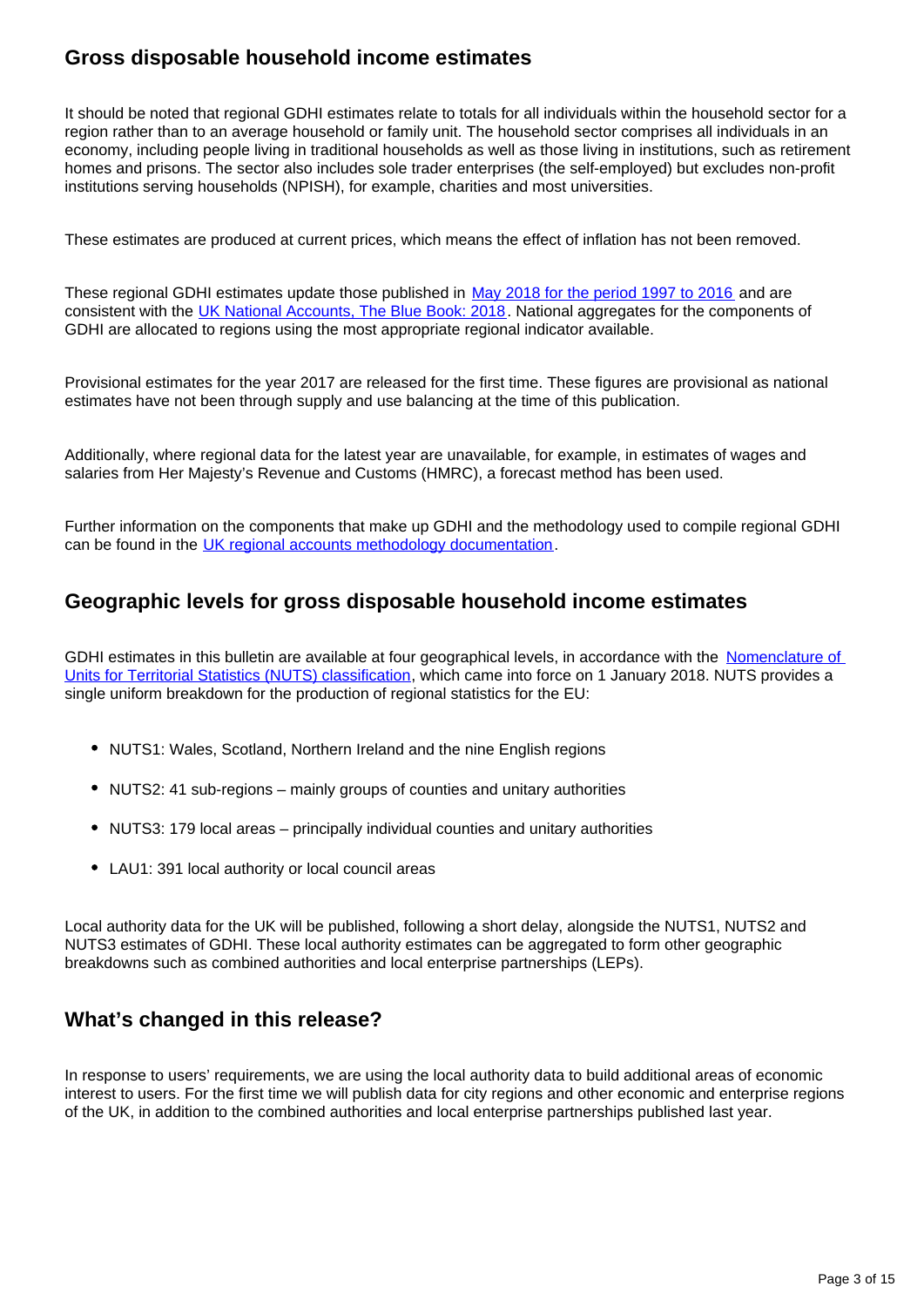In keeping with the UK National Accounts' commitment to continuous improvement and meeting the European Commission definition of [gross national income](http://ec.europa.eu/eurostat/statistics-explained/index.php/Glossary:Gross_national_income_(GNI)) and the new [European System of Accounts 2010: ESA 2010](http://ec.europa.eu/eurostat/web/products-manuals-and-guidelines/-/KS-02-13-269), there have been changes made to the UK National Accounts measure of gross disposable household income (GDHI). These impact upon the regional GDHI estimates in the form of different national totals for the various components of income, even where no explicit changes to the regional allocation have been needed.

As a result of a **[Blue Book 2018](https://www.ons.gov.uk/economy/grossdomesticproductgdp/compendium/unitedkingdomnationalaccountsthebluebook/2018/previous)** change, we have now received a breakdown of other social benefits into Universal Credit and Personal Independence Payments. These have been regionalised separately using claimant counts.

# <span id="page-3-0"></span>**3 . The fastest-growing NUTS1 region, per head, is London**

UK total gross disposable household income (GDHI) in 2017 was £1,289 billion. Of that, 86.3% was in England, 7.6% was in Scotland, 3.8% was in Wales, and Northern Ireland had the lowest share of total GDHI in 2017 at 2.3%.

Table 1 provides an overview of GDHI for the four UK countries.

Table 1: Gross disposable household income<sup>1</sup>, UK and constituent countries, 2017<sup>2</sup>

| <b>Countries</b><br>of the UK | Population <sup>3</sup> | <b>GDHI</b><br>per<br>head<br>(£)1 | <b>GDHI</b> per<br>head<br>growth on<br>2016<br>(percentage) | <b>GDHI</b><br>per head<br>index<br>(UK=100) | Total<br><b>GDHI</b><br>(£<br>million) | <b>Total GDHI</b><br>growth on<br>2016 | Share of<br>the UK<br><b>Population</b> | <b>Share of</b><br><b>UK total</b><br><b>GDHI</b><br>(percentage) (percentage) (percentage) |
|-------------------------------|-------------------------|------------------------------------|--------------------------------------------------------------|----------------------------------------------|----------------------------------------|----------------------------------------|-----------------------------------------|---------------------------------------------------------------------------------------------|
| <b>UK</b>                     | 66,040,229              | 19,514 1.0                         |                                                              | 100.0                                        | 1,288,702 1.6                          |                                        | 100.0                                   | 100.0                                                                                       |
| England                       | 55,619,430              | 19,988 1.0                         |                                                              | 102.4                                        | 1,111,703 1.6                          |                                        | 84.2                                    | 86.3                                                                                        |
| Wales                         | 3.125.165               | 15,754 1.0                         |                                                              | 80.7                                         | 49,233                                 | 1.4                                    | 4.7                                     | 3.8                                                                                         |
| Scotland                      | 5,424,800               | 18,099 0.9                         |                                                              | 92.7                                         | 98,183                                 | 1.3                                    | 8.2                                     | 7.6                                                                                         |
| Northern<br>Ireland           | 1,870,834               | 15,813 1.0                         |                                                              | 81.0                                         | 29,583                                 | 1.5                                    | 2.8                                     | 2.3                                                                                         |

Source: Office for National Statistics - Regional gross disposable household income (GDHI)

### **Notes**

- 1. Figures may not sum to totals as a result of rounding; per head (£) figures are rounded to the nearest pound sterling. [Back to table](#page-0-0)
- 2. 2017 estimates are provisional. **[Back to table](#page-0-0)**
- 3. Population estimates are sourced from population estimates for UK. **[Back to table](#page-0-0)**

Total GDHI estimates in millions of pounds (£ million) are divided by the resident population of a region to give GDHI per head in pounds (£). Per head data take account of the entire resident population of regions, subregions and local areas including both the working population and the economically inactive. GDHI per head are estimates of values for each person, not each household. This can be a useful way of comparing regions of different sizes.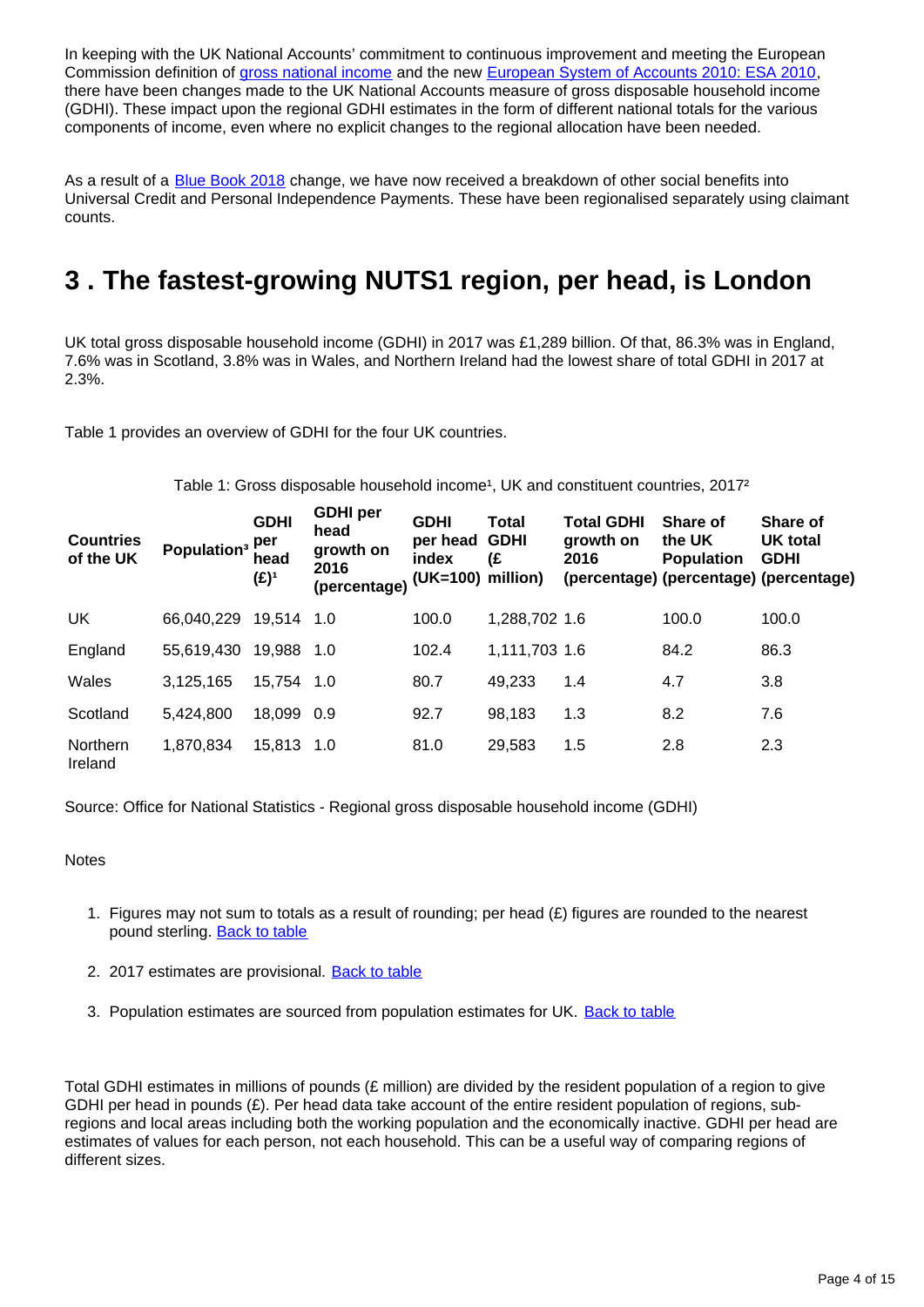The UK GDHI per head figure in 2017 was £19,514. Of the four UK countries, only England had a higher GDHI per head value at £19,988. The growth on 2016 across the four countries was broadly the same with England, Wales and Northern Ireland at 1.0% and Scotland slightly lower at 0.9%. Wales had the lowest GDHI per head at £15,754.

Table 2 provides an overview of GDHI for each of the Nomenclature of Units for Territorial Statistics: NUTS1 regions. In 2017, GDHI per head was above the UK average of £19,514 in 3 of the 12 NUTS1 regions:

- London, at £27,825
- the South East, at £22,568
- the East of England, at £20,081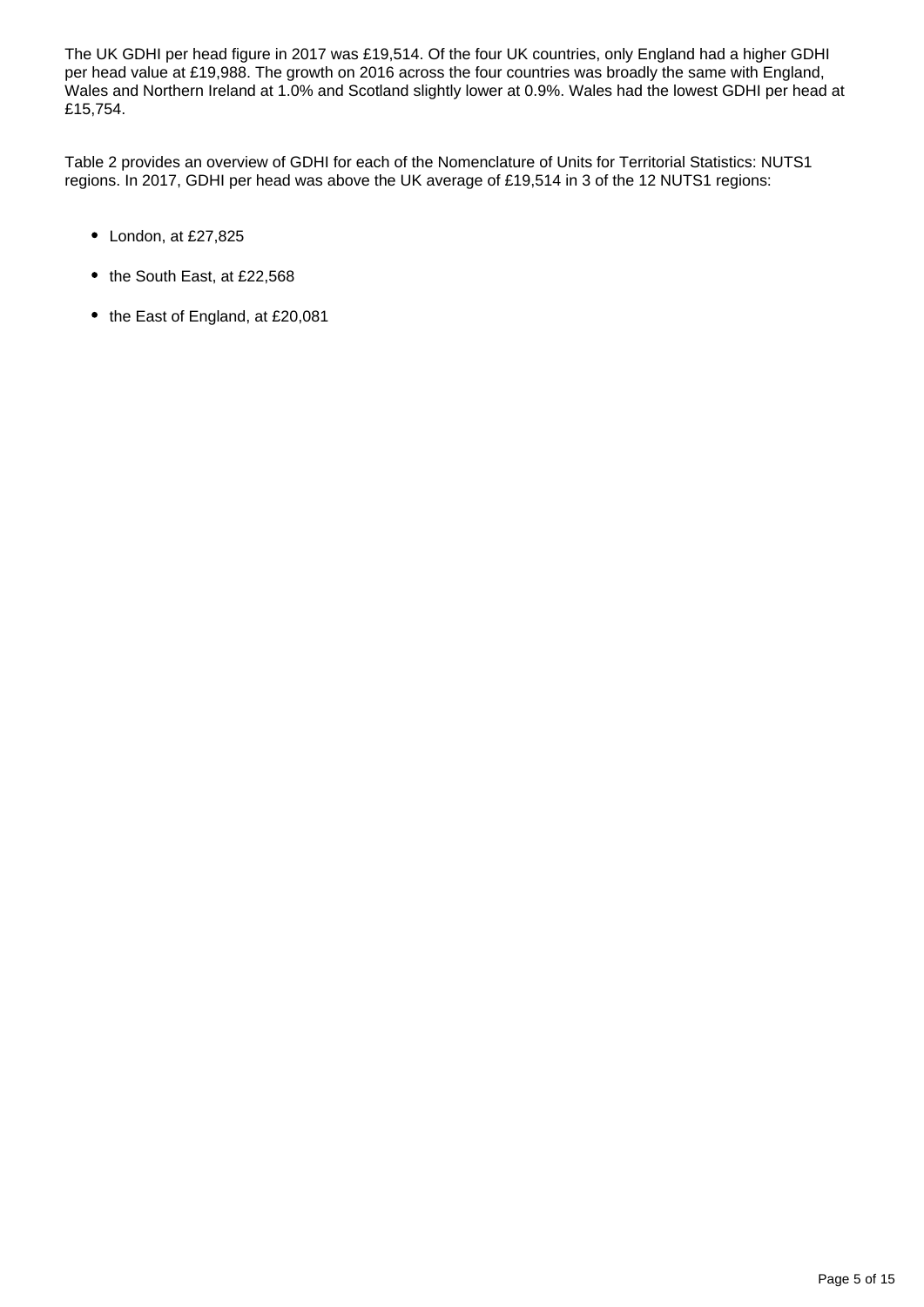Table 2: Gross disposable household income (GDHI)<sup>1</sup> by NUTS1 region, UK, 2017<sup>2</sup>

| <b>NUTS1</b><br>countries<br>and regions | Population <sup>3</sup> | <b>GDHI</b><br>per<br>head<br>(£) <sup>1</sup> | <b>GDHI</b> per<br>head<br>growth on<br>2016<br>(percentage) (UK=100) | <b>GDHI</b><br>per<br>head<br>index | <b>Total</b><br>GDHI (£<br>million) | <b>Total GDHI</b><br>growth on<br>2016 | Share of<br>the UK<br>population | Share of<br><b>UK total</b><br><b>GDHI</b><br>(percentage) (percentage) (percentage) |
|------------------------------------------|-------------------------|------------------------------------------------|-----------------------------------------------------------------------|-------------------------------------|-------------------------------------|----------------------------------------|----------------------------------|--------------------------------------------------------------------------------------|
| <b>UK</b>                                | 66,040,229              | 19,514 1.0                                     |                                                                       | 100.0                               | 1,288,702 1.6                       |                                        | 100.0                            | 100.0                                                                                |
| North East                               | 2,644,727               | 15,809 1.3                                     |                                                                       | 81.0                                | 41,811                              | 1.6                                    | 4.0                              | 3.2                                                                                  |
| North West                               | 7,258,627               | 16,861 0.5                                     |                                                                       | 86.4                                | 122,388                             | 1.0                                    | 11.0                             | 9.5                                                                                  |
| Yorkshire<br>and The<br>Humber           | 5,450,130               | 16,119 -0.2                                    |                                                                       | 82.6                                | 87,849                              | 0.2                                    | 8.3                              | 6.8                                                                                  |
| East Midlands 4,771,666                  |                         | 16,932 0.8                                     |                                                                       | 86.8                                | 80,795                              | 1.8                                    | 7.2                              | 6.3                                                                                  |
| West<br>Midlands                         | 5,860,706               | 16,885 1.1                                     |                                                                       | 86.5                                | 98,960                              | 1.9                                    | 8.9                              | 7.7                                                                                  |
| East of<br>England                       | 6,168,432               | 20,081 0.3                                     |                                                                       | 102.9                               | 123,870                             | 1.0                                    | 9.3                              | 9.6                                                                                  |
| London                                   | 8,825,001               | 27,825 2.2                                     |                                                                       | 142.6                               | 245,555                             | 2.8                                    | 13.4                             | 19.1                                                                                 |
| South East                               | 9,080,825               | 22,568 1.3                                     |                                                                       | 115.6                               | 204,934                             | 1.8                                    | 13.8                             | 15.9                                                                                 |
| South West                               | 5,559,316               | 18,984 0.1                                     |                                                                       | 97.3                                | 105,540                             | 0.8                                    | 8.4                              | 8.2                                                                                  |
| Wales                                    | 3,125,165               | 15,754 1.0                                     |                                                                       | 80.7                                | 49,233                              | 1.4                                    | 4.7                              | 3.8                                                                                  |
| Scotland                                 | 5,424,800               | 18,099 0.9                                     |                                                                       | 92.7                                | 98,183                              | 1.3                                    | 8.2                              | 7.6                                                                                  |
| Northern<br>Ireland                      | 1,870,834               | 15,813 1.0                                     |                                                                       | 81.0                                | 29,583                              | 1.5                                    | 2.8                              | 2.3                                                                                  |

Source: Office for National Statistics - Regional gross disposable household income (GDHI)

### **Notes**

- 1. Figures may not sum to totals as a result of rounding; per head (£) figures are rounded to the nearest pound sterling. [Back to table](#page-0-0)
- 2. 2017 estimates are provisional. **[Back to table](#page-0-0)**
- 3. Population estimates are sourced from population estimates for UK. **[Back to table](#page-0-0)**

GDHI per head of population increased in all NUTS1 regions except for Yorkshire and The Humber, which fell by 0.2%. The largest percentage increase was in London at 2.2%, followed by the North East and South East, both at 1.3%. The smallest percentage increase was in the South West at 0.1%.

In 2017, the [Consumer Prices Index including owner occupiers' housing costs \(CPIH\)](https://www.ons.gov.uk/economy/inflationandpriceindices/timeseries/l55o/mm23) inflation rate was 2.6%. Using this measure of inflation, this suggests that no regions in the UK kept pace with the rate of inflation and all NUTS1 regions saw a decrease in the "real terms" value of their disposable income.

Another comparable measure of inflation, the real household expenditure implied deflator, showed an inflation rate of 2.1% in 2017. Using this measure of inflation, London was the only region of the UK to show a "real terms" increase in disposable income per head.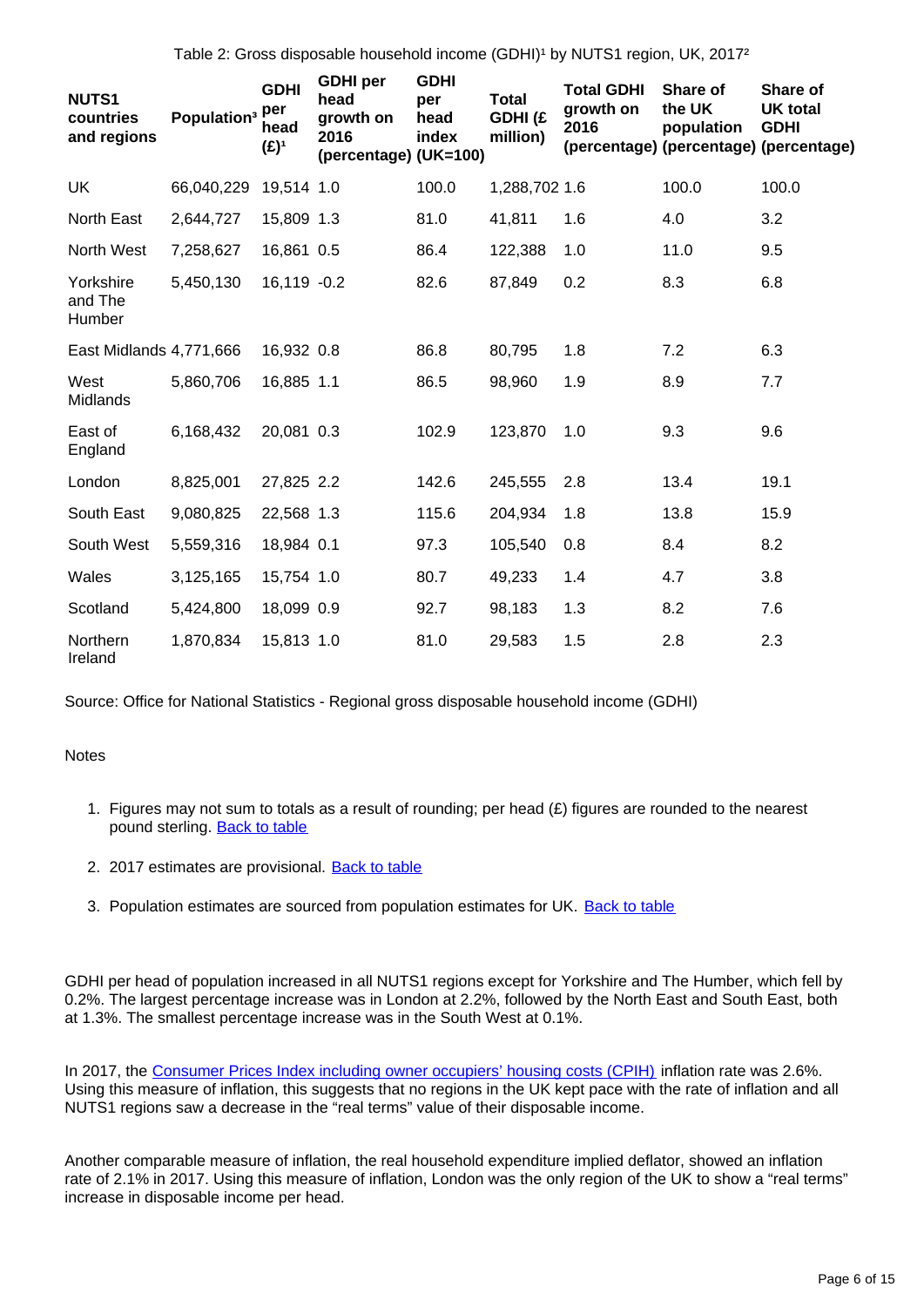# <span id="page-6-0"></span>**4 . Analysis of NUTS1 regions**

To understand what is driving the difference between regions in these gross disposable household income (GDHI) figures we can look at the components of income. These form two stages, the allocation of primary income and the distribution of secondary income.

Figure 1 shows the components of the allocation of primary income account on a per head of population basis and how they varied across Nomenclature of Units for Territorial Statistics: NUTS1 regions in 2017. The allocation of primary income account shows how the household sector generated income.

Incomings are from compensation of employees (income from employment), mixed income (from selfemployment), operating surplus (mainly rental, imputed or otherwise) and property income received from financial assets. There is only one outgoing (represented as negatives in Figure 1) in this account, which is property income paid (for example, mortgage interest payments, rent on land).

It should be noted that GDHI is calculated before other housing costs such as rental and mortgage capital repayments (including imputed rental of owner-occupiers; although rental income is included from the perspective of the landlord (or owner)).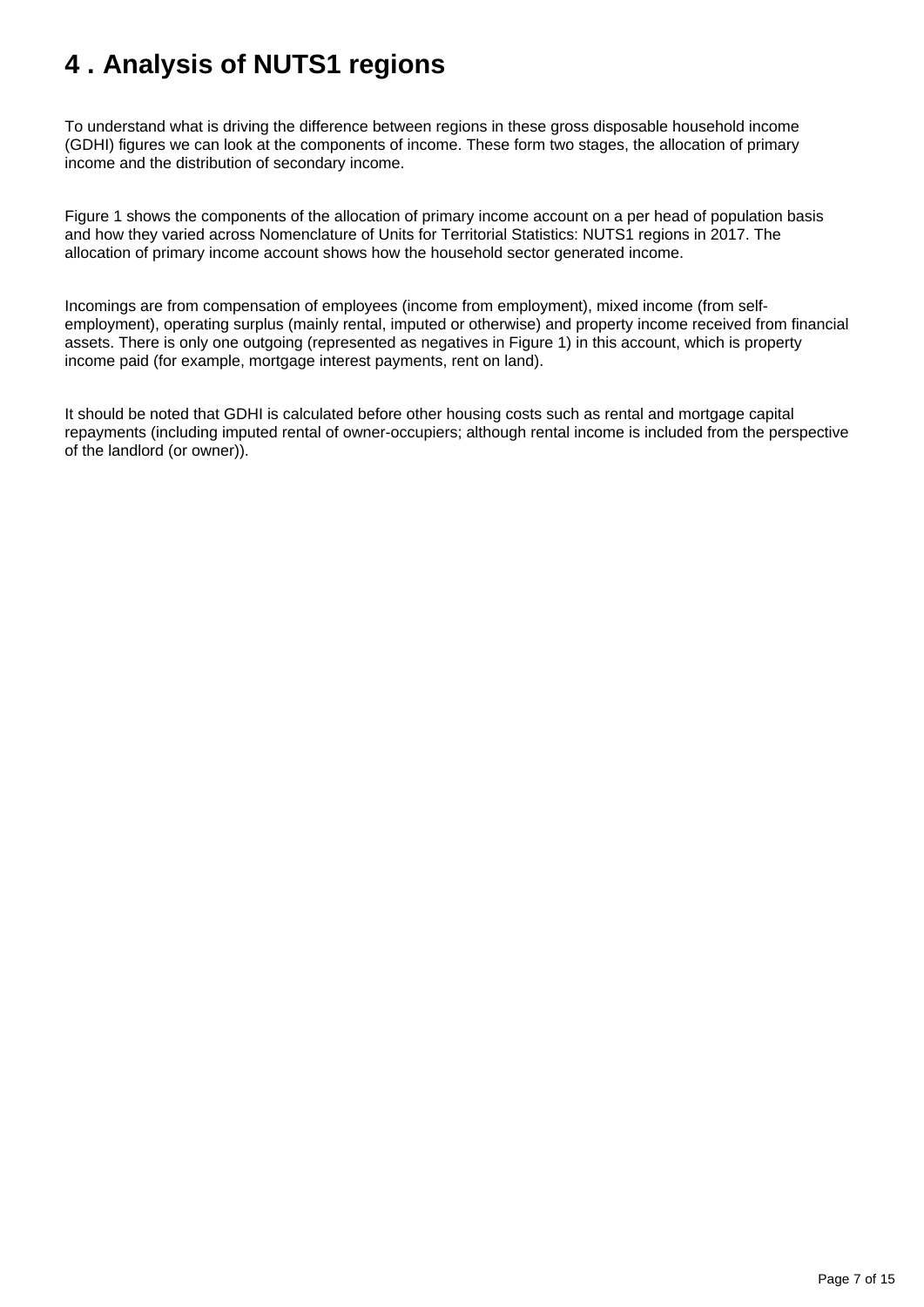### **Figure 1: Londoners received the largest income in all categories of primary income in 2017**

### **Components per head of the allocation of primary income account by NUTS1 region, UK, 2017 <sup>1</sup>**

# Figure 1: Londoners received the largest income in all categories of primary income in 2017

Components per head of the allocation of primary income account by NUTS1 region, UK, 2017^1^



### **Source: Office for National Statistics - Regional gross disposable household income (GDHI)**

### **Notes:**

1. 2017 estimates are provisional.

As with GDHI, London received the largest incomings in the form of primary income. Compensation of employees was by far the largest component of primary income and accounted for £21,734 per head in London.

Wales, the region with the lowest GDHI per head, received £11,684 per head from compensation of employees. Wales had a similar balance of primary income to Northern Ireland, having a similar contribution from compensation of employees, but a smaller amount from mixed income and a larger amount from operating surplus.

Scotland had a similar balance of primary income to the East Midlands, having a similar level of mixed income and property income received but a larger amount from operating surplus and compensation of employees.

The outgoing in this account, property income paid, accounted for only a very small amount in each region, in part representing the current very low interest rates on mortgages.

The secondary distribution of income account follows the allocation of primary income account; this is shown in Figure 2.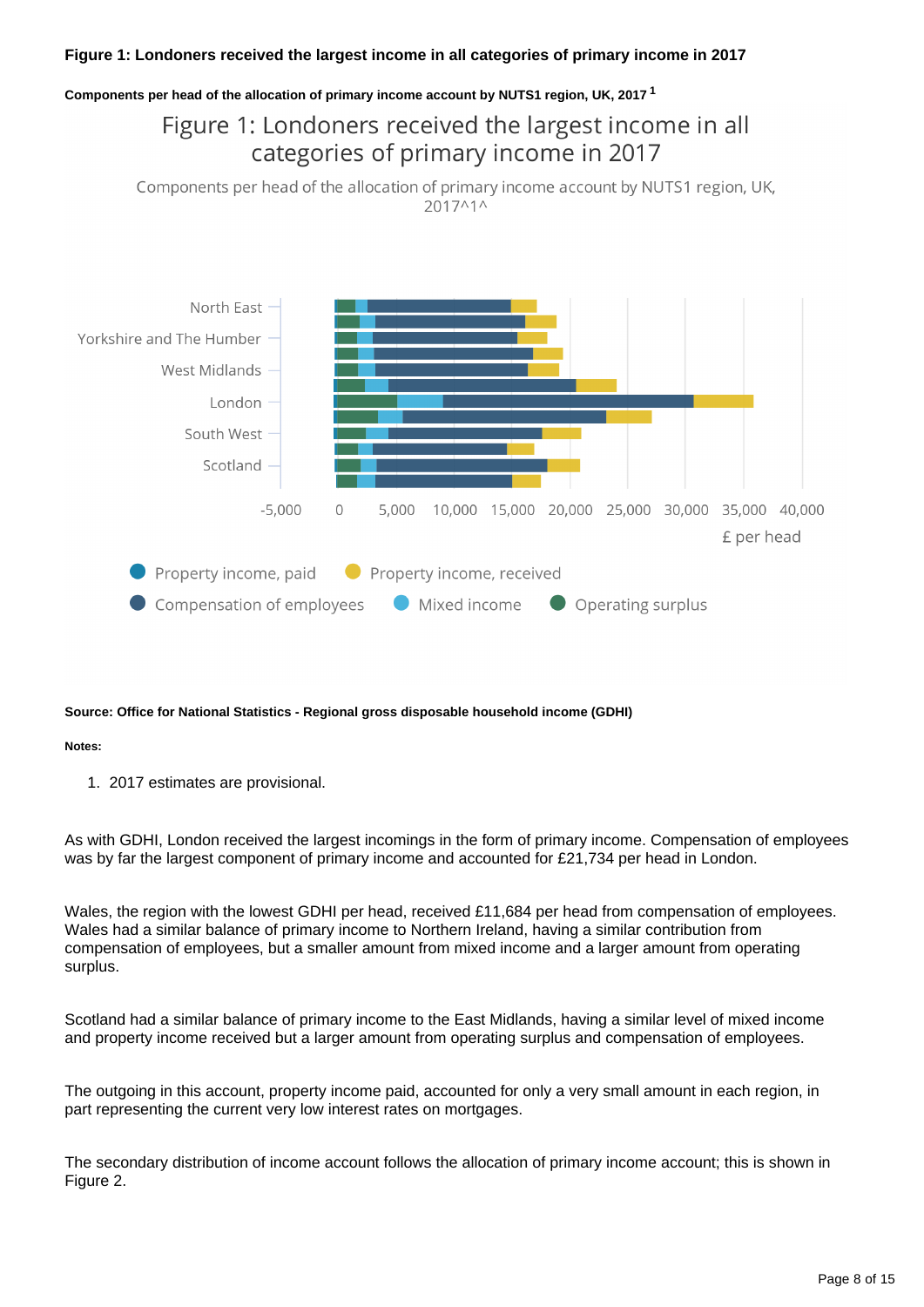The secondary distribution of income account mostly relates to government redistribution of income. Incomings are from social benefits (for example, State Pension, Jobseeker's Allowance, Universal Credit) and other current transfers received (such as financial gifts or non-life insurance claims). The outgoings (represented as negatives in Figure 2) in this account are current taxes on income and wealth, social contributions paid (employee's pension and social security contributions) and other current transfers paid (such as non-life insurance premiums).

### **Figure 2: Londoners received the lowest amount of benefits in 2017**

### **Components per head of the distribution of secondary income account by NUTS1 region, UK, 2017 <sup>1</sup>**

## Figure 2: Londoners received the lowest amount of benefits in 2017

Components per head of the distribution of secondary income account by NUTS1 region, UK, 2017^1^



### **Source: Office for National Statistics - Regional gross disposable household income (GDHI)**

### **Notes:**

1. 2017 estimates are provisional.

We would expect to see current taxes on income strongly correlated with the incomings in the allocation of primary income account. The region paying the largest amount of current taxes on income and wealth was London at £6,023 per head, while Northern Ireland paid the least at £2,107 per head.

The main incoming of this account was imputed social contributions or social benefits received, of which the vast majority related to social benefits. This component saw very little variation across regions; the South West received the largest amount, at £5,831 per head, and London received the least, at £4,408 per head. One factor contributing to this is the fact that London has the lowest proportion of retired people in its population.

Further information on the components that make up GDHI and the methodology used to compile regional GDHI can be found in the [UK regional accounts methodology documentation](https://www.ons.gov.uk/economy/regionalaccounts/grossdisposablehouseholdincome/methodologies/regionalaccounts).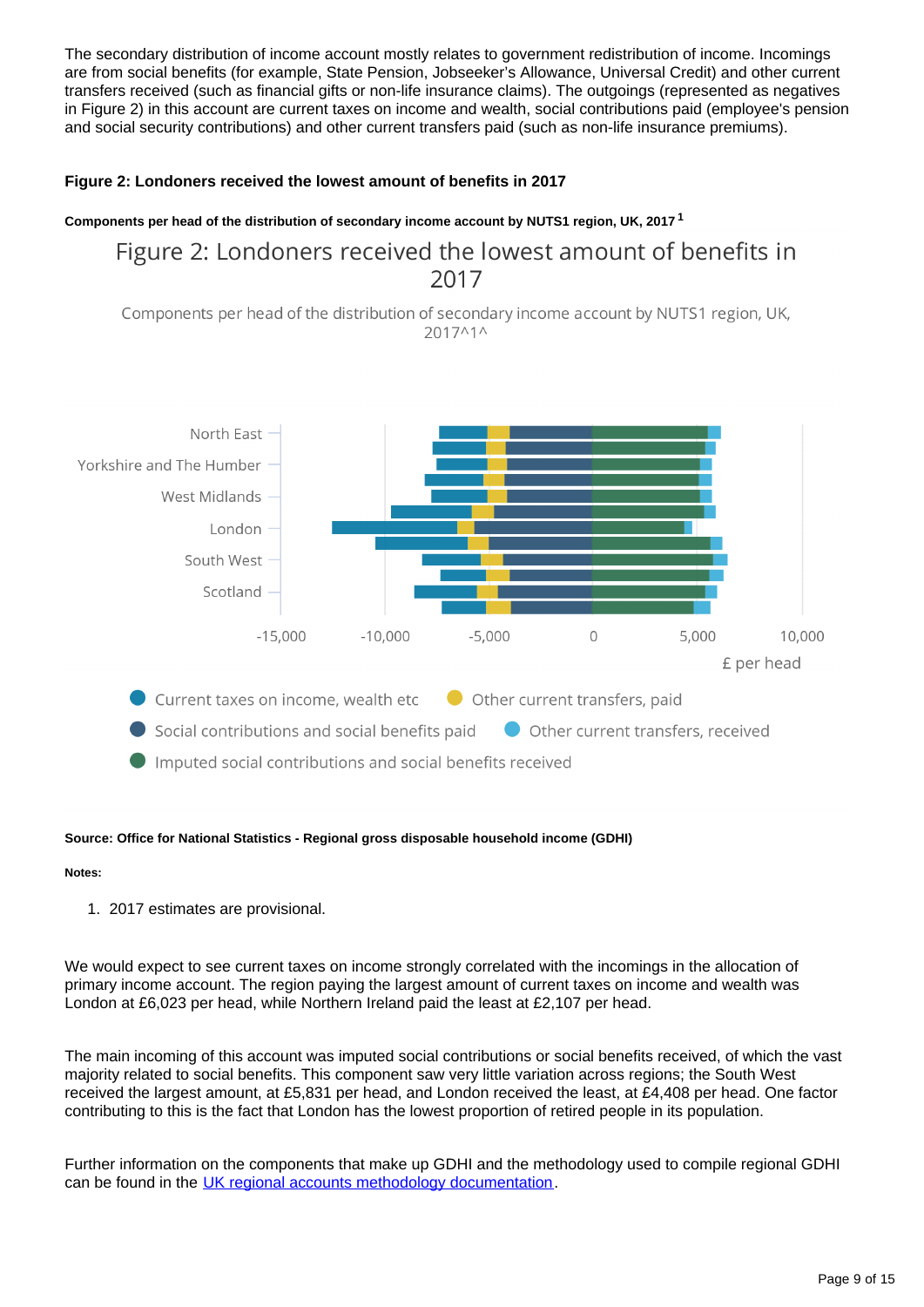# <span id="page-9-0"></span>**5 . The highest disposable income NUTS3 local areas remain in London and the South East**

The 10 Nomenclature of Units for Territorial Statistics: NUTS3 local areas with the highest gross disposable household income (GDHI) per head and the 10 with the lowest GDHI per head in 2017 are displayed in Table 3. The top five are unchanged in their ranking from the previous year.

Table 3: Top 10 and bottom 10 gross disposable household income (GDHI) per head<sup>1</sup> by NUTS3 local areas, UK, 2017²

| <b>NUTS3 Areas</b>                                  | Population <sup>3</sup> | <b>GDHI</b> per<br>head $(E)^1$ | <b>GDHI</b> per<br>head growth<br>on 2016<br>(percentage) | <b>GDHI</b> per<br>head index<br>$(UK=100)$ | <b>Total GDHI</b><br>(£ million) | <b>Total GDHI</b><br>growth on<br>2016<br>(percentage) |
|-----------------------------------------------------|-------------------------|---------------------------------|-----------------------------------------------------------|---------------------------------------------|----------------------------------|--------------------------------------------------------|
| UK                                                  | 66,040,229              | 19,514                          | 1.0                                                       | 100.0                                       | 1,288,702                        | 1.6                                                    |
| Top 10 GDHI per head                                |                         |                                 |                                                           |                                             |                                  |                                                        |
| Kensington & Chelsea<br>and Hammersmith &<br>Fulham | 338,739                 | 60,343                          | 4.9                                                       | 309.2                                       | 20,441                           | 4.9                                                    |
| Westminster                                         | 244,796                 | 53,101                          | 2.3                                                       | 272.1                                       | 12,999                           | 3.5                                                    |
| Camden and City of<br>London                        | 261,015                 | 46,288                          | 0.5                                                       | 237.2                                       | 12,082                           | 2.3                                                    |
| Wandsworth                                          | 323,257                 | 37,129                          | 0.2                                                       | 190.3                                       | 12,002                           | 0.7                                                    |
| Hounslow and<br>Richmond upon Thames                | 464,780                 | 30,353                          | 0.0                                                       | 155.5                                       | 14,107                           | 0.2                                                    |
| <b>Barnet</b>                                       | 387,803                 | 28,950                          | 2.8                                                       | 148.4                                       | 11,227                           | 3.6                                                    |
| <b>West Surrey</b>                                  | 785,062                 | 28,773                          | 1.6                                                       | 147.5                                       | 22,589                           | 1.9                                                    |
| Haringey and Islington                              | 506,224                 | 28,577                          | 1.7                                                       | 146.4                                       | 14,466                           | 2.1                                                    |
| <b>Bromley</b>                                      | 329,391                 | 28,338                          | 2.4                                                       | 145.2                                       | 9,334                            | 3.0                                                    |
| <b>East Surrey</b>                                  | 400,259                 | 27,717                          | 0.5                                                       | 142.0                                       | 11,094                           | 1.1                                                    |
| Bottom 10 GDHI per<br>head                          |                         |                                 |                                                           |                                             |                                  |                                                        |
| Wolverhampton                                       | 259,926                 | 14,231                          | 0.8                                                       | 72.9                                        | 3,699                            | 1.6                                                    |
| Stoke-on-Trent                                      | 255,378                 | 14,217                          | 2.0                                                       | 72.9                                        | 3,631                            | 2.7                                                    |
| Birmingham                                          | 1,137,123               | 14,128                          | 1.0                                                       | 72.4                                        | 16,065                           | 1.8                                                    |
| <b>Bradford</b>                                     | 534,800                 | 13,969                          | $-1.6$                                                    | 71.6                                        | 7,471                            | $-1.2$                                                 |
| Sandwell                                            | 325,460                 | 13,359                          | 0.8                                                       | 68.5                                        | 4,348                            | 1.6                                                    |
| Manchester                                          | 545,501                 | 13,355                          | 1.0                                                       | 68.4                                        | 7,285                            | 1.8                                                    |
| Kingston upon Hull, City<br>οf                      | 260,673                 | 12,960                          | $-1.1$                                                    | 66.4                                        | 3,378                            | $-0.9$                                                 |
| <b>Blackburn with Darwen</b>                        | 148,772                 | 12,623                          | 0.9                                                       | 64.7                                        | 1,878                            | 1.1                                                    |
| Leicester                                           | 353,540                 | 12,560                          | $-1.5$                                                    | 64.4                                        | 4,441                            | $-0.4$                                                 |
| Nottingham                                          | 329,209                 | 12,445                          | $-0.3$                                                    | 63.8                                        | 4,097                            | 1.1                                                    |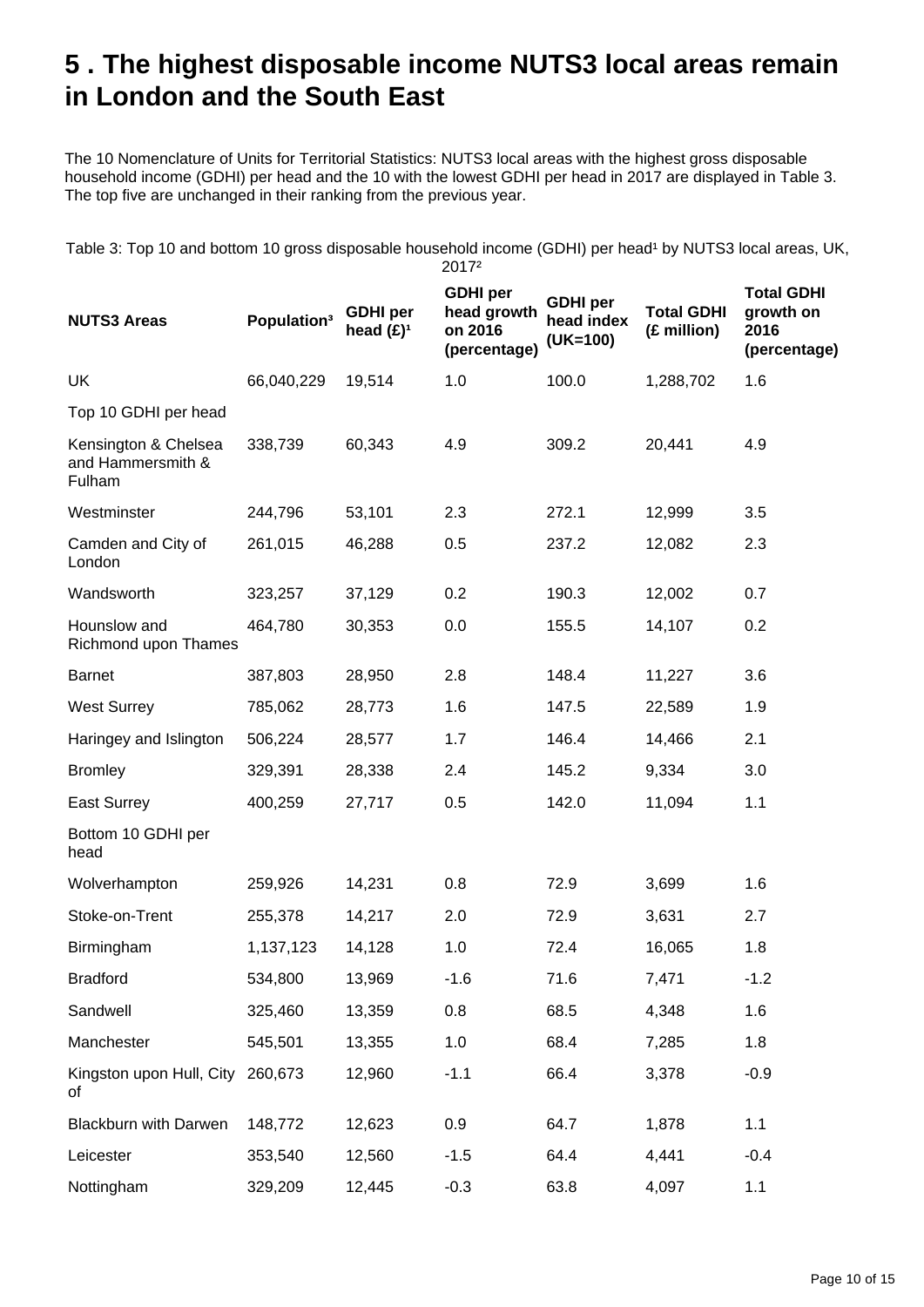Source: Office for National Statistics - Regional gross disposable household income (GDHI)

**Notes** 

- 1. Figures may not sum to totals as a result of rounding; per head (£) figures are rounded to the nearest pound sterling. Back to table
- 2. 2017 estimates are provisional. **Back to table**
- 3. Population estimates are sourced from population estimates for UK. Back to table

Of the 179 NUTS3 local areas, Kensington & Chelsea and Hammersmith & Fulham was the NUTS3 area with the highest GDHI per head, unchanged from the previous year and more than three times the UK average. Westminster and then Camden and City of London followed, each with more than double the UK average GDHI per head.

Each of these London areas showed positive growth in the total operating surplus component, with the exception of a small fall in Camden and City of London. GDHI is calculated before other housing costs such as rental and mortgage capital repayments (including imputed rental of owner-occupiers; although rental income is included from the perspective of the landlord (or owner)). GDHI will therefore be inflated in regions with higher housing costs, such as London and the South East.

All the top 10 NUTS3 local areas were in London or the South East NUTS1 regions, the top six of which were in London. The bottom 10 local areas were all within the North West, Yorkshire and The Humber, East Midlands and West Midlands regions.

Nottingham had the lowest GDHI per head in 2017, at 36.2% below the UK average. This was followed by Leicester, and Blackburn with Darwen.

As well as being the highest-performing local area in terms of GDHI per head, Kensington & Chelsea and Hammersmith & Fulham showed a strong growth between 2016 and 2017 of 4.9%; the highest of the top 10 NUTS3 local areas. GDHI per head increased in 134 of the 179 NUTS3 local areas between 2016 and 2017. The largest percentage increases were all in the London areas:

- Croydon at 5.0%
- Kensington & Chelsea and Hammersmith & Fulham at 4.9%
- Enfield at 4.7%

There was strong growth in the compensation of employees (CoE) component in each of these regions, which contributed to their growth in GDHI per head.

In 2017, the Consumer Prices Index including owner occupiers' housing costs (CPIH) inflation rate was 2.6% and there were 16 NUTS3 areas showing growth above this in terms of GDHI per head. This compares with 72 NUTS3 areas showing growth above the CPIH in 2016 of 1.0% in the previous publication in May 2018.

GDHI per head decreased in 45 local areas. The largest decreases were in: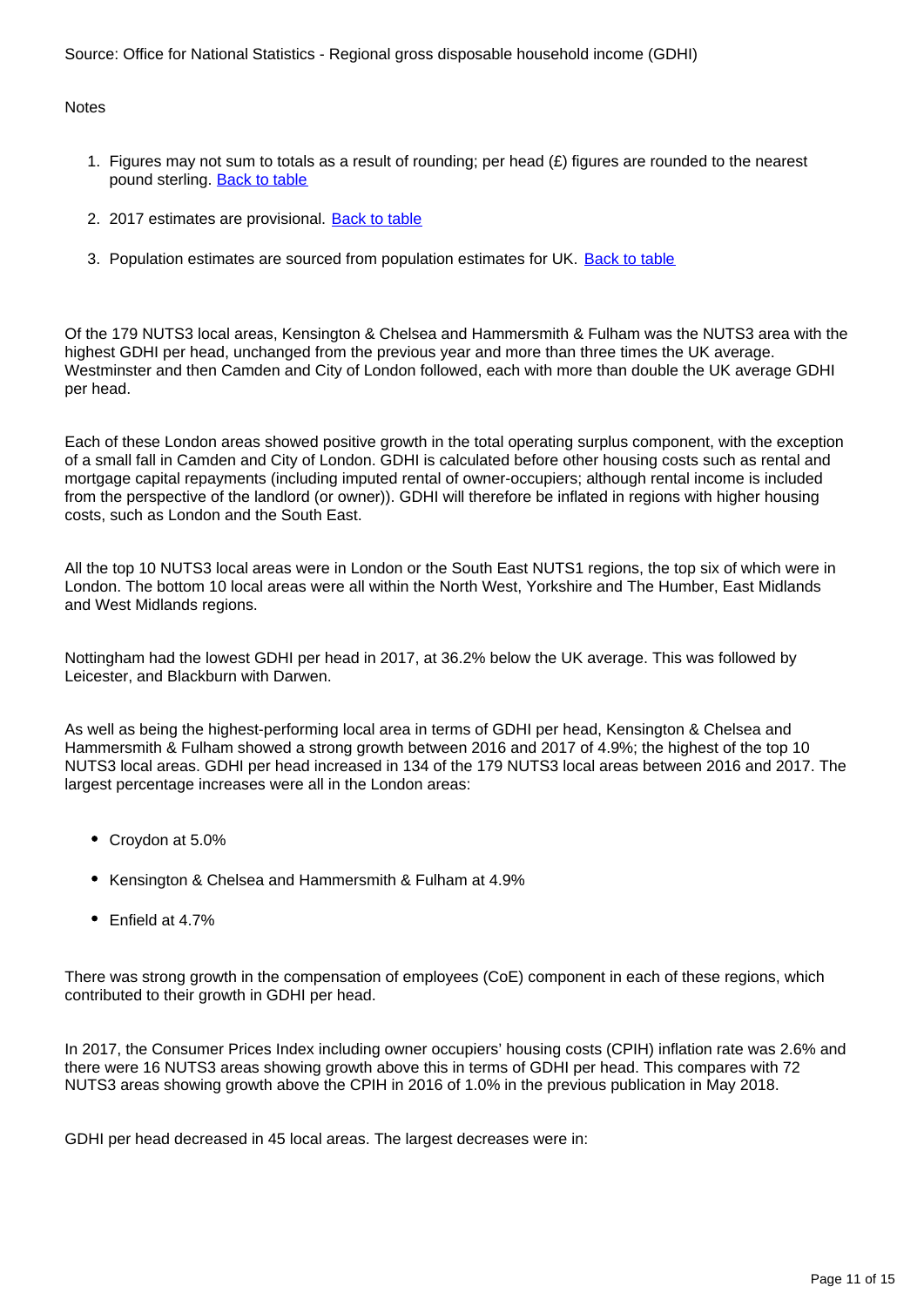- Central Bedfordshire (East of England region), at negative 2.6%
- Chorley and West Lancashire (North West region), at negative 1.9%
- East Derbyshire (East Midlands region), at negative 1.7%

Between 2016 and 2017, in terms of total GDHI, all three regions showed a fall in growth between these years.

# <span id="page-11-0"></span>**6 . What was the average disposable household income in your local area?**

Figure 3 shows how gross disposable household income (GDHI) per head varied across NUTS3 local areas in the years 1997 to 2017.

**Figure 3: The NUTS3 area with the highest gross disposable household income (GDHI) per head in 2017 was Kensington & Chelsea and Hammersmith & Fulham**

**Gross disposable household income (GDHI) per head for NUTS3 local areas, UK, 1997 to 2017**

Download the data

# <span id="page-11-1"></span>**7 . Links to related statistics**

## **Regional gross value added**

While gross disposable household income (GDHI) estimates can be considered a measure of prosperity, regional gross value added (GVA) data provide an indication of the economic activity happening within a region.

We have produced estimates of **[balanced regional GVA \(GVA\(B\)\)](https://www.ons.gov.uk/economy/grossvalueaddedgva/bulletins/regionalgrossvalueaddedbalanceduk/previousReleases)**, which have been accredited as **National** [Statistics](https://www.statisticsauthority.gov.uk/about-the-authority/uk-statistical-system/types-of-official-statistics/), giving users a single measure of economic activity within a region. In December 2017, we published additional industry detail for Nomenclature of Units for Territorial Statistics: NUTS1 and NUTS2 regions and in December 2018, we published additional industry detail for NUTS3 and local authority areas across the UK. These have been made available in both value and volume terms.

Because of the need to safeguard against the identification of individual company information, the smaller areas do not have the range of industries available for the larger areas, but we have published considerably greater detail than in previous years.

In response to users' requirements, we have used the local authority data to build additional areas of economic interest to users. For the first time, we have published data for city regions and other economic and enterprise regions of the UK, in addition to the combined authorities and local enterprise partnerships published in December 2017. All of these are available in both value and volume terms and can be found in the [datasets of](https://www.ons.gov.uk/economy/grossvalueaddedgva/bulletins/regionalgrossvalueaddedbalanceduk/1998to2017/relateddata)  [the GVA\(B\) release.](https://www.ons.gov.uk/economy/grossvalueaddedgva/bulletins/regionalgrossvalueaddedbalanceduk/1998to2017/relateddata)

Estimates of GVA(B) are available in both current prices (including the effect of inflation) and chained volume measures (excluding the effects of inflation).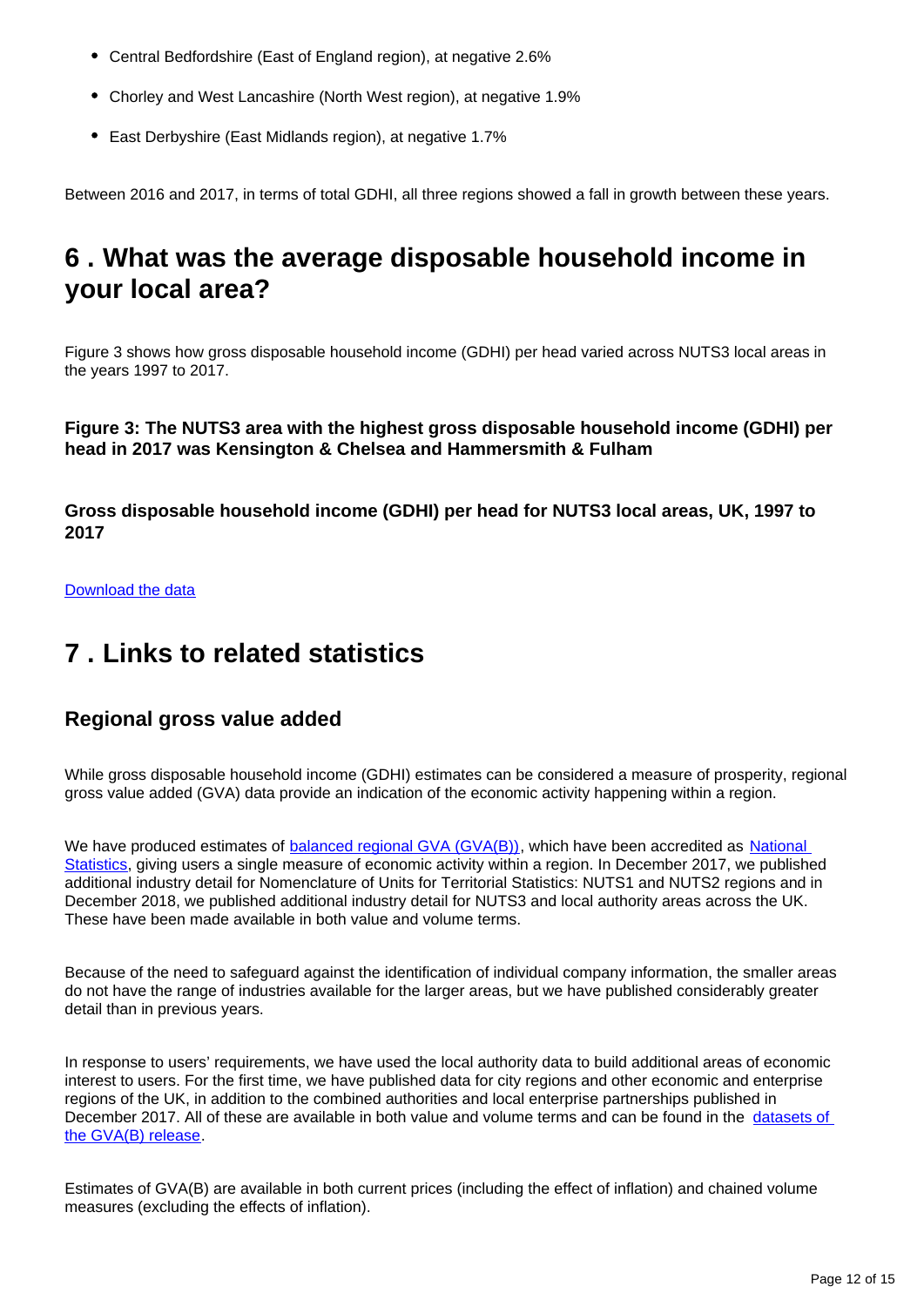We are continuing to produce and publish the individual datasets for [GVA \(income\)](https://www.ons.gov.uk/economy/grossvalueaddedgva/datasets/regionalgrossvalueaddedincomeapproach) and [GVA \(production\)](https://www.ons.gov.uk/economy/grossvalueaddedgva/datasets/regionalgrossvalueaddedproductionapproachconstraineddatatables) to allow users access to the data in their unbalanced form.

## **Regional and subregional productivity**

Gross value added (GVA) per head can be a useful way of comparing regions of different sizes. This is particularly the case where there are no large net-commuting effects, when GVA per head can act as a good proxy for measures of economic performance such as productivity.

However, it is not such a good proxy for those areas with high net in-commuting or out-commuting. This is because it compares a workplace measure of economic output (GVA), which includes the contribution of incommuters, with a residence-based denominator (population). For such areas it is advisable to refer to [Office for](https://www.ons.gov.uk/employmentandlabourmarket/peopleinwork/labourproductivity/articles/regionalandsubregionalproductivityintheuk/february2019)  [National Statistics regional and subregional productivity data](https://www.ons.gov.uk/employmentandlabourmarket/peopleinwork/labourproductivity/articles/regionalandsubregionalproductivityintheuk/february2019) for a direct measure of economic performance.

## **Economic statistics for devolved administrations**

The devolved administrations of Wales, Scotland and Northern Ireland each produce economic statistics for their countries. Scottish Government publishes disposable household income as part of the Scottish National Accounts [Programme \(SNAP\).](http://www.gov.scot/Topics/Statistics/Browse/Economy/SNAP) We work with the devolved administrations through the Inter-Administration Committee (IAC) and its subsidiary the Devolved Economic Statistics Co-ordination group (DESC).

### **Small area income estimates**

The [small area model-based income estimates](https://www.ons.gov.uk/peoplepopulationandcommunity/personalandhouseholdfinances/incomeandwealth/bulletins/smallareamodelbasedincomeestimates/financialyearending2016) provide average weekly household income at the Middle layer Super Output Area (MSOA) level in England and Wales. They are calculated using a model-based method, which uses a combination of data from the Family Resources Survey, the 2011 Census and several administrative data sources.

The [admin-based income statistics](https://www.ons.gov.uk/census/censustransformationprogramme/administrativedatacensusproject/administrativedatacensusresearchoutputs/populationcharacteristics/adminbasedincomestatisticsenglandandwalestaxyearending2016) (ABIS) are the continuation of the [Income Research Outputs](https://www.ons.gov.uk/census/censustransformationprogramme/administrativedatacensusproject/administrativedatacensusresearchoutputs/populationcharacteristics/researchoutputsincomefrompayasyouearnpayeandbenefitsfortaxyearending2016) published last year to produce administrative data-based, small-area, multivariate income statistics.

## **A guide to sources of data on earnings and income**

There is a guide available that outlines the different data sources and outputs that feed into the analysis of [earnings and income](https://www.ons.gov.uk/employmentandlabourmarket/peopleinwork/earningsandworkinghours/methodologies/aguidetosourcesofdataonearningsandincome) within the UK.

# <span id="page-12-0"></span>**8 . Future work plans**

We are looking into the viability of disaggregating local authority data further down into output areas for gross disposable household income (GDHI) and workplace zones for gross value added (GVA).

Recent acquisition of Value Added Tax (VAT) data from Her Majesty's Revenue and Customs (HMRC) has brought the GVA strand closer and we are currently investigating methods and systems.

The GDHI strand is dependent on the Office for National Statistics (ONS) gaining access to the HMRC Pay As You Earn (PAYE) and self-assessment data, along with benefits data from the Department for Work and Pensions (DWP). Discussions are underway to agree a regular supply of these data.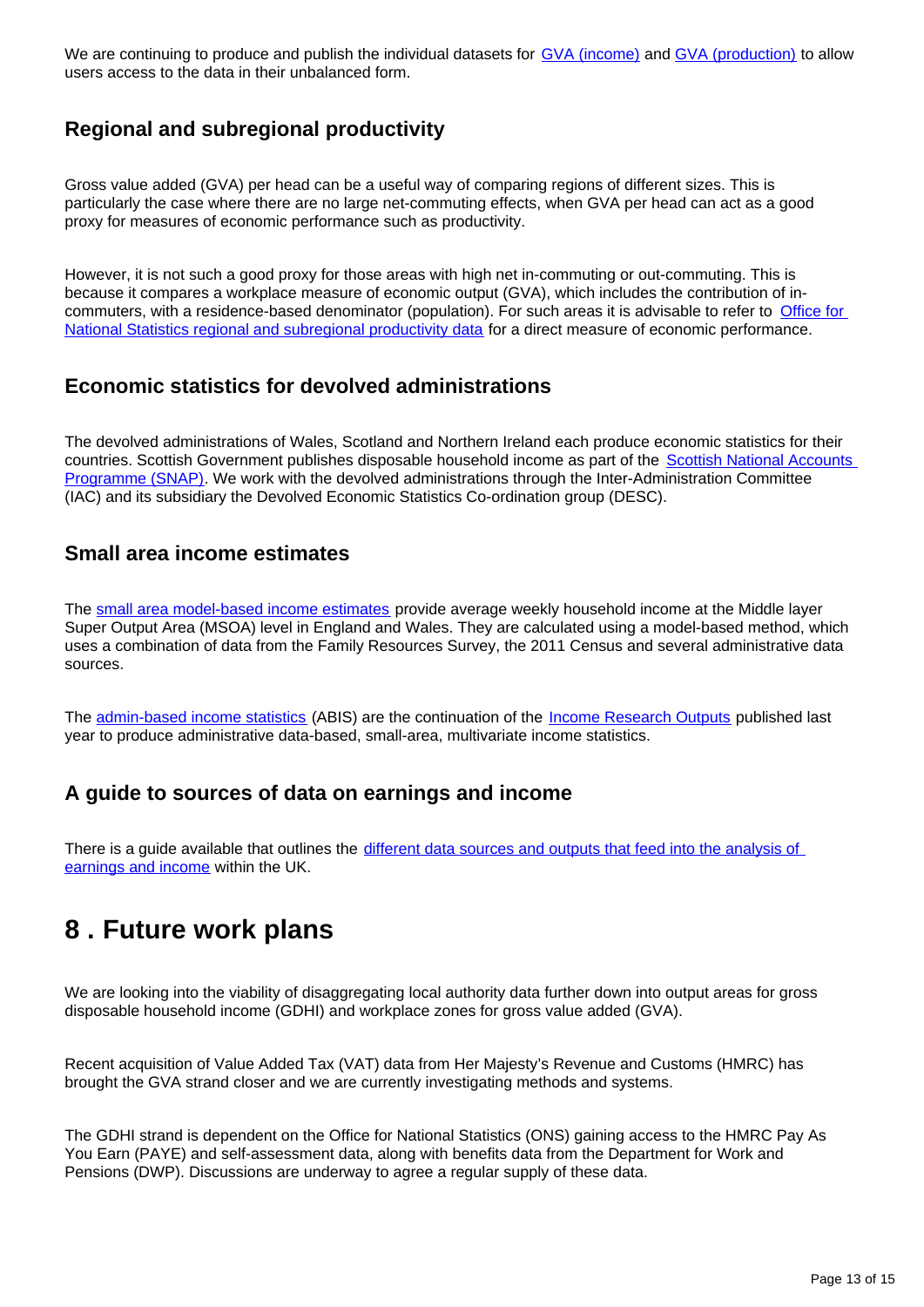In September 2018 we published an article and a first set of experimental estimates of regional household final [consumption expenditure \(HFCE\)](https://www.ons.gov.uk/economy/regionalaccounts/grossdisposablehouseholdincome/articles/developmentofregionalhouseholdexpendituremeasures/2018-09-26) for Nomenclature of Units for Territorial Statistics: NUTS1-level countries and regions of the UK. This publication was followed by a **[public consultation](https://consultations.ons.gov.uk/national-accounts/consultation-on-regional-household-expenditure-mea/)** to gather views from users. Taking account of the feedback received we are now moving into regular production and publication from summer 2019 and will look to expand the geographic content to smaller areas as we secure source data of sufficient quality and coverage.

Work has also been progressing on the development of quarterly gross domestic product (GDP) for the nine English regions. Along with the existing quarterly indicators produced by the devolved administrations of Scotland, Wales and Northern Ireland, this will complete the coverage of the UK and provide users with timely indicators of economic growth at the NUTS1 level. The English region measures are planned to be published for the first time in July 2019, accompanied by a public consultation.

Further details about our development programme are available in the article Supporting devolution: [developments in regional and local statistics.](https://www.ons.gov.uk/economy/regionalaccounts/grossdisposablehouseholdincome/articles/supportingdevolutiondevelopmentsinregionalandlocalstatistics/2016-05-25)

# <span id="page-13-0"></span>**9 . Quality and methodology**

## **Quality**

The [Regional gross disposable household income \(GDHI\) Quality and Methodology Information report](https://www.ons.gov.uk/economy/regionalaccounts/grossdisposablehouseholdincome/qmis/regionalgrossdisposablehouseholdincomeqmi) contains important information on:

- the strengths and limitations of the data and how it compares with related data
- uses and users of the data
- how the output was created
- the quality of the output including the accuracy of the data

Figures for 2017 are provisional as national estimates have not been through supply and use balancing at the time of this publication. The figures used in this process are consistent with those published in the UK National [Accounts, The Blue Book: 2018.](https://www.ons.gov.uk/economy/grossdomesticproductgdp/compendium/unitedkingdomnationalaccountsthebluebook/2018)

## **Methodology**

Various [guidance and methodology](https://www.ons.gov.uk/economy/regionalaccounts/grossdisposablehouseholdincome/methodologies/regionalaccountsuserengagement) documents relating to regional GDHI are available. The UK regional accounts [methodology guide](https://www.ons.gov.uk/economy/regionalaccounts/grossdisposablehouseholdincome/methodologies/regionalaccounts) provides an overview of the methodology used to compile regional accounts outputs. Quality and methodology information (QMI) reports are available, covering the relevance, accuracy, timeliness, accessibility and coherence of each of the regional accounts outputs. Other historical guidance and methodology documents are also available.

## **Revisions**

Revisions to regional GDHI estimates in this statistical bulletin cover the period 1997 to 2016. Very few statistical revisions arise as a result of errors in the popular sense of the word. All estimates, by definition, are subject to statistical error but in this context the word refers to the uncertainty in any process or calculation that uses sampling, estimation or modelling.